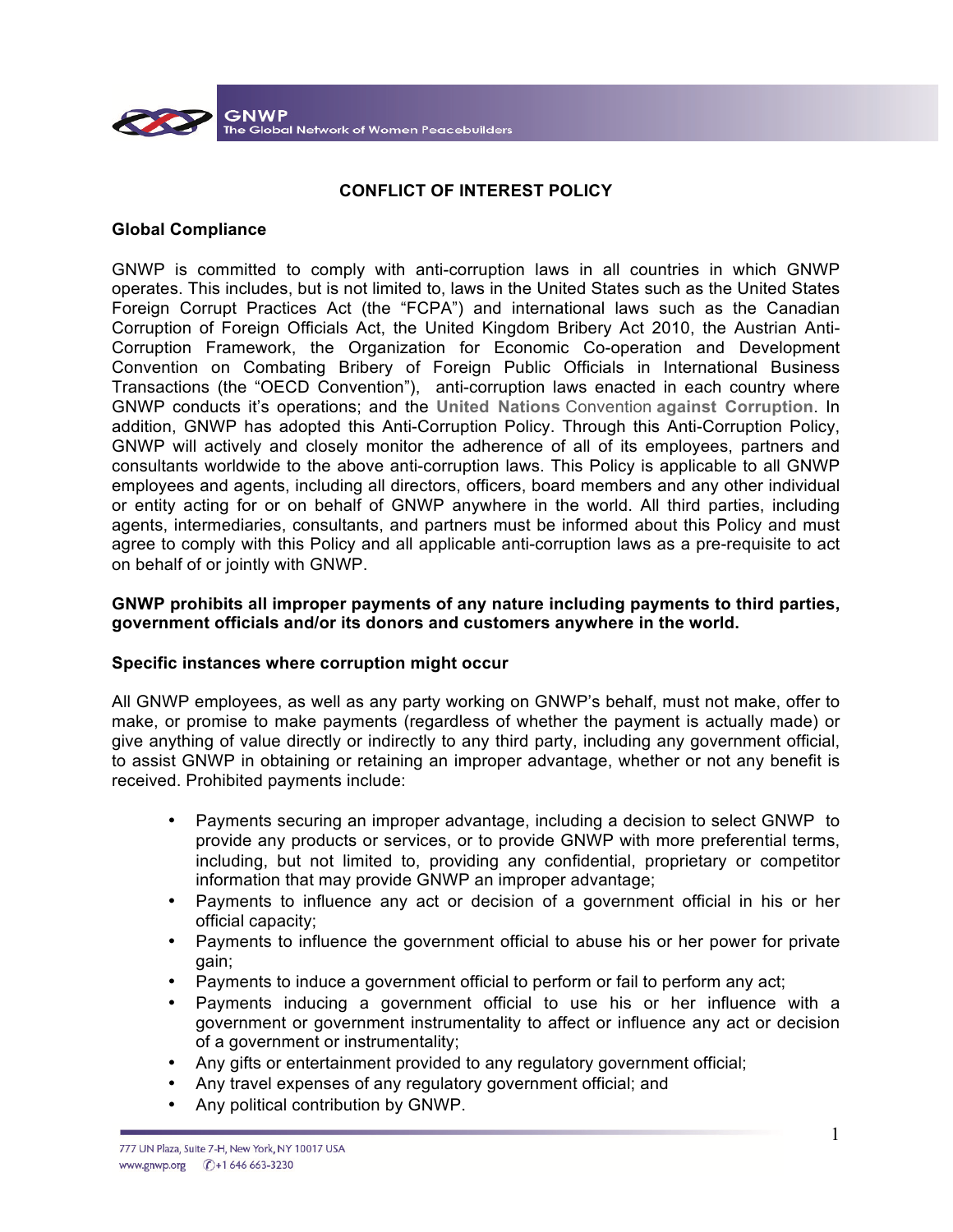If local laws, codes of conduct, or other regulations in a particular country or region are more restrictive on this subject, or require government approval of the transaction, then any GNWP representative operating in that country or region must fully comply with the more restrictive requirements.

# **Reporting Responsibility**

If GNWP employees and agents, including all directors, officers, board members and any other individual or entity acting for or on behalf of GNWP is aware of any conduct that violates this policy, s/he has a responsibility to report it. S/he may report such conduct through normal reporting relationships to her/his supervisor. All such reports will be treated as confidential and be used only for the purpose of addressing the specific problem reported. Such reports will be shared by GNWP management and other authorized individuals only on a need-to-know basis. Unless acting in bad faith, GNWP employees and agents, including all directors, officers, board members and any other individual or entity acting for or on behalf of GNWP will not be subject to reprisals for reporting information about potential violations.

# **Auditing and Monitoring**

GNWP will periodically audit and monitor compliance with this Policy through random anticorruption compliance assessments and other monitoring initiatives by third parties engaged by GNWP. All GNWP employees will be required to execute periodic certifications of Policy compliance.

# **Penalties and Consequences**

Each GNWP employees and agents, including all directors, officers, board members and any other individual or entity acting for or on behalf of GNWP is responsible and accountable for adhering to this Policy. Violations of this Policy can result in criminal and civil exposure for GNWP and anyone of the above involved including imprisonment and other severe penalties. For example, by law, fines imposed on individuals for violations of the FCPA cannot be paid by GNWP and must be paid by the individual committing the violation. Other countries also have laws which impose various fines and/or criminal sanctions. In addition to penalties that may be imposed by the laws of the countries where GNWP operates, violations of this Policy may be punished with discipline, up to and including termination and referral for prosecution.

# **Policy Definitions**

- 1. *Anything of value:* Includes cash, gifts, travel expenses, offers of employment, and business meals of more than USD 50 (US fifty dollars). Anything of value may also include event sponsorships, consultant contracts, fellowship support, research grants, and charitable contributions made at the request of, or for the benefit of, a government official, his or her family, or other relations, even if made to a legitimate charity.
- 2. *Facilitation Payment*: A payment made outside of the ordinary course of business to secure performance of an action by a government official.
- 3. *Government Entities:* For the purposes of this Policy, government entities refers to government-owned or controlled commercial enterprises, institutions, agencies, departments, instrumentalities and other public entities.
- 4. *Government official:* For the purposes of this Policy, the term government official should be interpreted broadly. It includes (1) officers and employees of government entities, (2) officers and employees of non-governmental international organizations